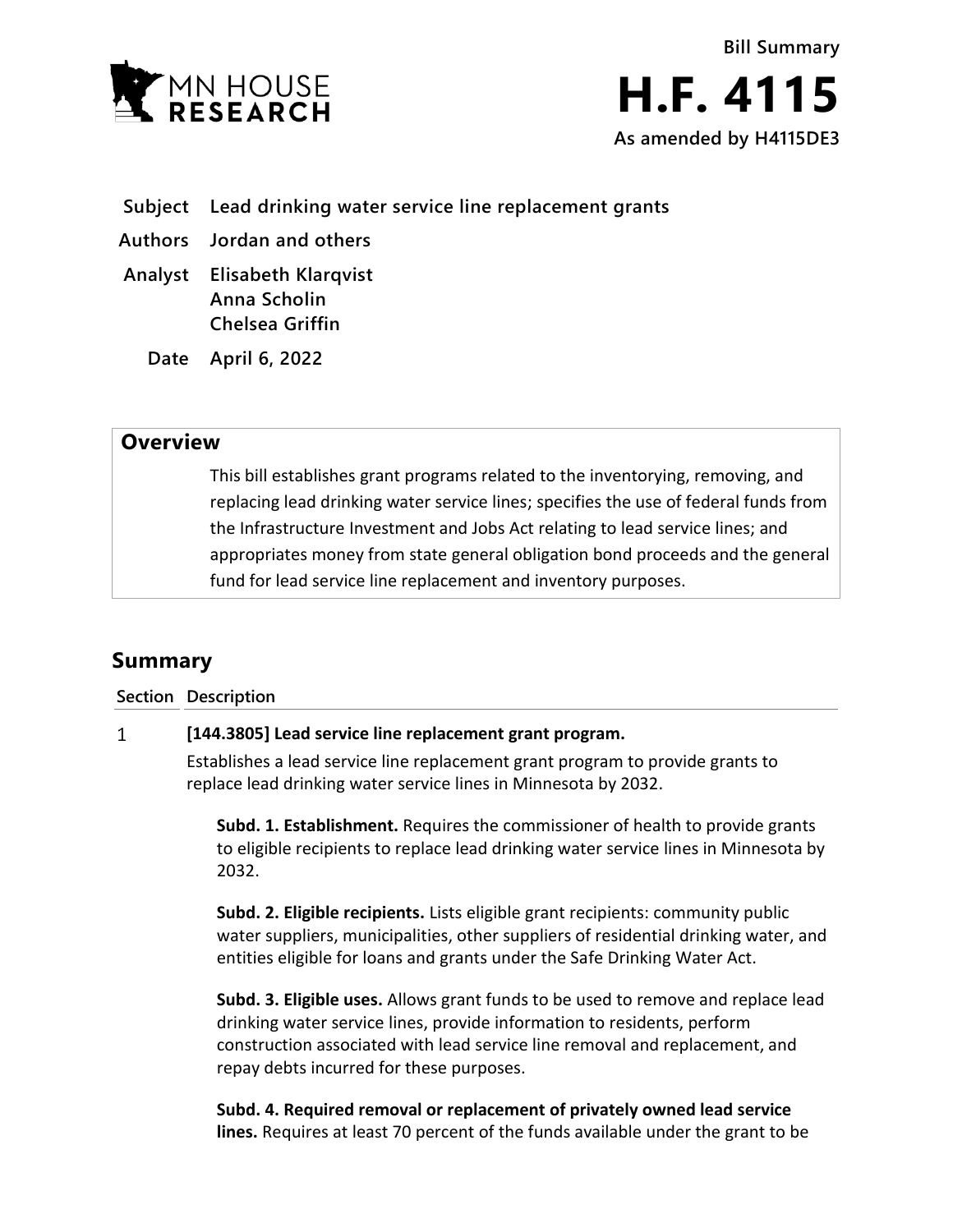### **Section Description**

used to remove privately owned portions of lead drinking water service lines or installing privately owned portions of drinking water service lines.

**Subd. 5. Grant priorities.** Requires the commissioner to give priority in awarding grants to applicants that use the funds as part of a plan to remove all lead service lines within a municipality or residential drinking water system. Lists elements a plan should include.

**Subd. 6. Workforce plan.** Requires applicants that serve 75,000 or more customers to submit a workforce plan that must include a description of how the applicant will promote and expand the use of registered apprentices and populations underrepresented in the construction industry.

**Subd. 7. Coordination with Public Facilities Authority.** Requires the commissioner to coordinate this program with the Public Facilities Authority.

**Subd. 8. Prevailing wage.** Applies prevailing wage requirements to projects under the program.

**Subd.9. Report.** Between 2024 and 2033, requires the commissioner of health to annually report on this grant program to the chairs and ranking minority members of certain committees in the legislature, and specifies information that must be included in the reports.

#### $\overline{2}$ **[144.3807] Lead service line removal goal.**

Sets a goal for the state of Minnesota to remove all lead service lines from public drinking water systems by 2032.

#### $\overline{3}$ **Lead service line inventory grant program.**

Directs the commissioner of health to establish a grant program to provide financial assistance to municipalities for producing inventories of lead service lines in their jurisdiction. Allows grant funds to be used for the following activities: (1) planning and design for lead service line infrastructure projects, (2) developing or updating lead service line inventories, (3) providing technical assistance to small water systems undertaking lead service line inventories or construction projects, (4) nonroutine lead sampling, and (5) to fund contractors for certain lead service line activities.

#### $\overline{\mathbf{4}}$ **Lead service lines; Infrastructure Investment and Jobs Act.**

Uncodified section which specifies the use of federal funds from Public Law 117-58, the Infrastructure Investment and Job Act (IIJA), relating to lead service lines.

**Subd. 1. Definitions.** Defines "lead service line" and "service line" for purposes of the section.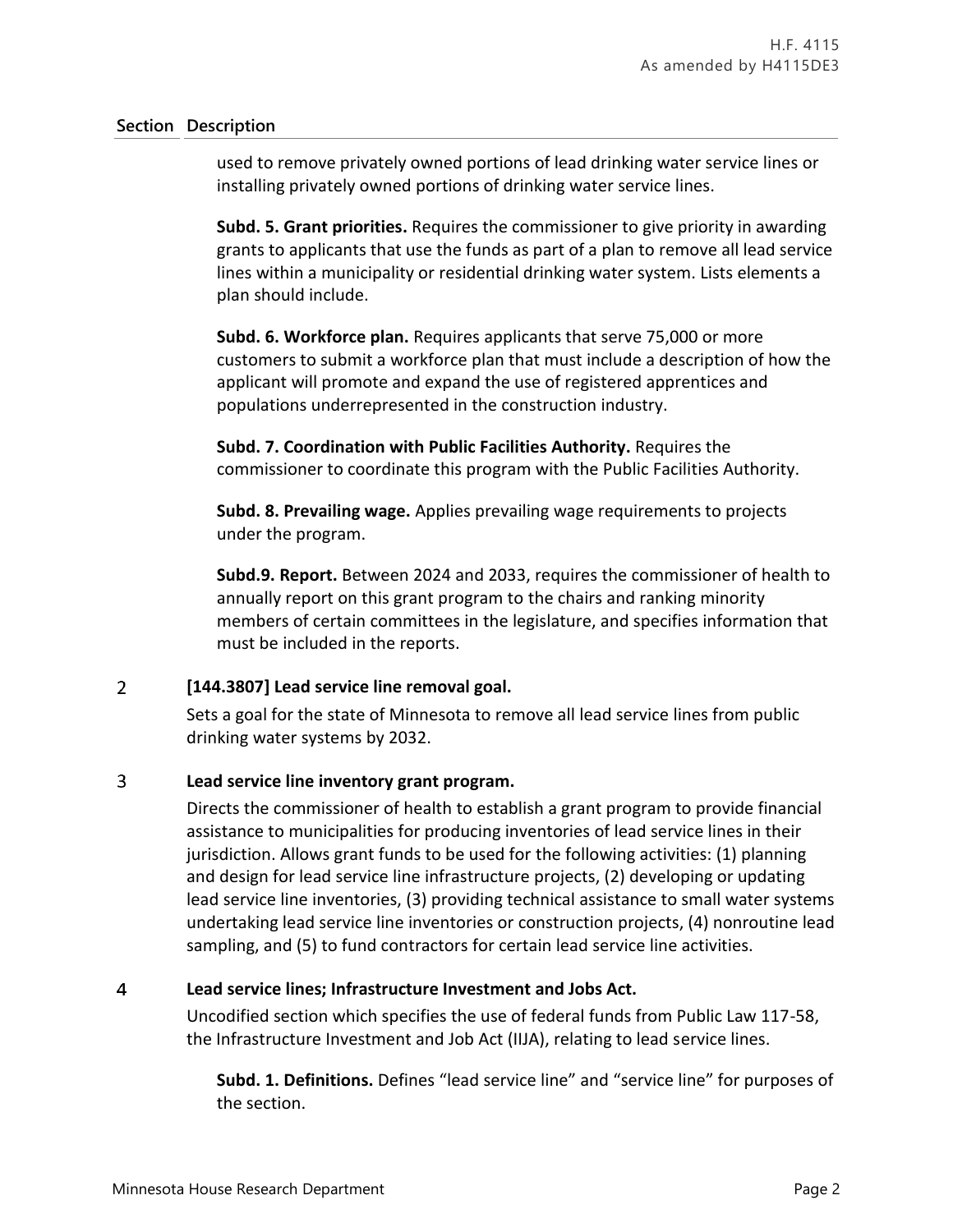### **Section Description**

**Subd. 2. Use of federal funds.** Provides requirements for the distribution of lead service line replacement capitalization grants under the IIJA. Of the lead service line replacement capitalization grants required to be used for principal forgiveness and grants, all of the funds must be used for replacement of the privately owned portions of lead service lines. If the requests for such projects total less than the amount of funds dedicated for such activities by September 30 of each calendar year, the Public Facilities Authority (PFA) may use the unspent funds for any other qualifying lead service line replacement activity.

Ten percent of the principal forgiveness and grants funds described above must be used for the following activities: (1) planning and design for lead service line infrastructure projects, (2) developing or updating lead service line inventories, (3) providing technical assistance to small water systems undertaking lead service line inventories or construction projects, (4) nonroutine lead sampling, and (5) to fund staff at the state level and contractors for certain lead service line activities.

The PFA is required to transfer ten percent of the federal Safe Drinking Water Act and IIJA funds eligible to fund lead service line inventories to the commissioner of health for grants to develop and update such inventories. If the requests for such projects total less than the amount of funds dedicated for such activities by September 30 of each calendar year, the commissioner of health must transfer the unspent amount to the PFA, which may use the funds for any other qualifying lead service line replacement activity.

**Subd. 3. Report.** Requires the PFA, in collaboration with any other relevant state agency, to submit a report to the legislature on January 31 for five years, beginning in 2023, detailing the disbursement of the funds described in this section.

Effective the day following final enactment.

#### 5 **Appropriations; lead service line replacement and inventory.**

**Subd. 1. Definition.** Defines the term "eligible recipients" for the purposes of the section.

**Subd. 2. Appropriation; bond proceeds fund.** An unstated amount of state general obligation bond proceeds is appropriated to the PFA for grants to eligible recipients for lead service line replacement activities related to the publicly owned portions of drinking water lead service lines, subject to the requirements stated in section 2, subdivision 2, of this act.